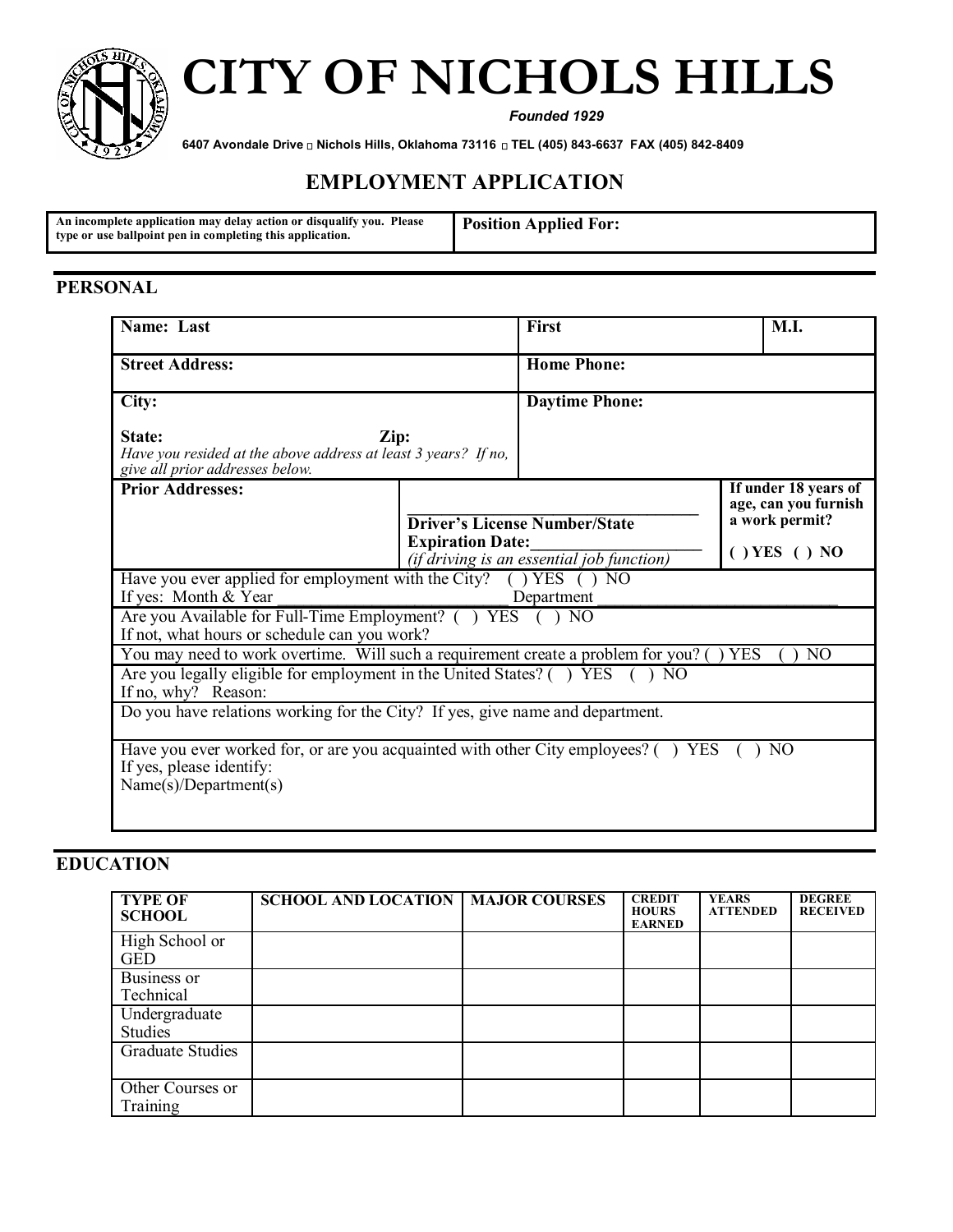Can you perform the essential functions of the position for which you are applying with or without reasonable accommodation? (See job description.)( ) YES ( ) NO

Describe your skills, knowledge and abilities that qualify you for this position:

List Licenses or Certificates (Professional or trade licenses which are required for this position)

Have you been convicted of a criminal offense or released from jail within the past ten (10) years? (an affirmative answer will not automatically disqualify you from being considered for employment) ( ) YES ( ) NO If yes, list below:

| <b>Name of Court</b> | <b>City and State</b> | <b>Date of Conviction</b> |
|----------------------|-----------------------|---------------------------|
|                      |                       |                           |
|                      |                       |                           |
| Details:             |                       |                           |

#### **WORK HISTORY**

Beginning with your present or most recent employment, list your work experience history for the last 10 years. Attach additional sheets as necessary. COMPLETE THE FOLLOWING SECTIONS EVEN IF YOU ARE SUBMITTING A RESUME IN ADDITION TO THIS APPLICATION. AN INCOMPLETE APPLICATION MAY DISQUALIFY YOU.

**In evaluating your application, we may contact the employers listed below, unless you indicate those you do not want us to contact and state a reason. List additional employers on separate sheet**

| Employer's Name: |                                                                               | To<br>From                             |
|------------------|-------------------------------------------------------------------------------|----------------------------------------|
| Address:         |                                                                               | Supervisor:                            |
| Phone:           | Hours worked per week:                                                        | <b>Starting Salary:</b>                |
| Position Title:  |                                                                               | <b>Ending Salary:</b>                  |
| Primary Duties:  |                                                                               | Number of employees supervised by you: |
|                  | Reason for leaving (if still employed, indicate reason for wanting to leave): | May we contact your employer?          |
|                  |                                                                               | If no, please state reason.            |

| Employer's Name:      |                        | From<br>To                             |
|-----------------------|------------------------|----------------------------------------|
| Address:              |                        | Supervisor:                            |
| Phone:                | Hours worked per week: | <b>Starting Salary:</b>                |
| <b>Position Title</b> |                        | <b>Ending Salary:</b>                  |
| Primary Duties:       |                        | Number of employees supervised by you: |
| Reason for leaving:   |                        | May we contact your employer?          |
|                       |                        | If no, please state reason.            |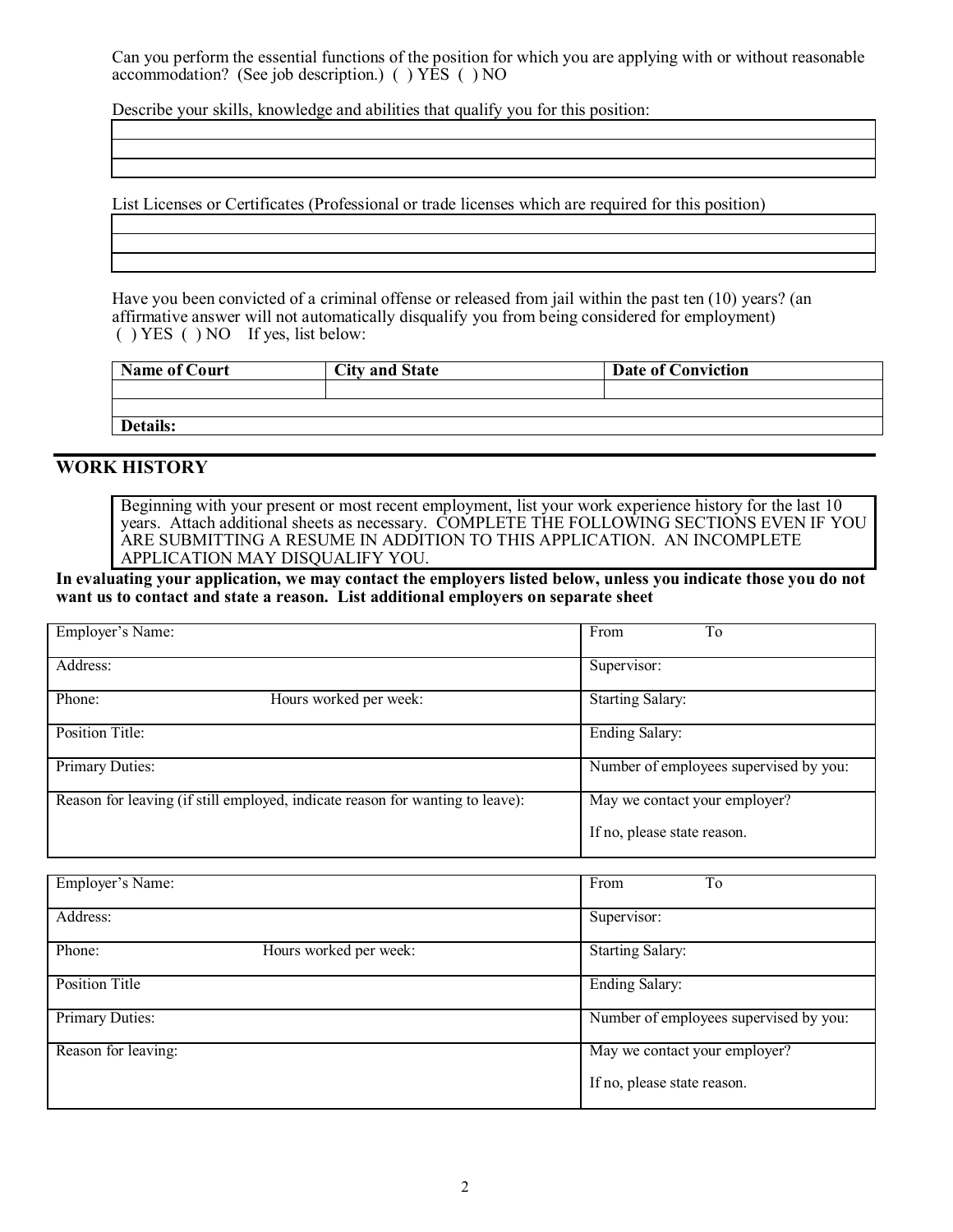| Address:<br>Supervisor:<br>Phone:<br>Hours worked per week:<br><b>Starting Salary:</b> |                                        |
|----------------------------------------------------------------------------------------|----------------------------------------|
|                                                                                        |                                        |
|                                                                                        |                                        |
| <b>Ending Salary:</b><br>Position Title:                                               |                                        |
| Primary Duties:                                                                        | Number of employees supervised by you: |
| Reason for leaving:<br>May we contact your employer?                                   |                                        |
| If no, please state reason.                                                            |                                        |
|                                                                                        |                                        |
| Employer's Name:<br>From<br>T <sub>o</sub>                                             |                                        |
| Address:<br>Supervisor:                                                                |                                        |
| <b>Starting Salary:</b><br>Phone:<br>Hours worked per week:                            |                                        |
| <b>Ending Salary:</b><br><b>Position Title:</b>                                        |                                        |
| Primary Duties:                                                                        | Number of employees supervised by you: |
| May we contact your employer?<br>Reason for leaving:                                   |                                        |
| If no, please state reason.                                                            |                                        |
| Employer's Name:<br>From<br>T <sub>o</sub>                                             |                                        |
| Address:<br>Supervisor:                                                                |                                        |
| <b>Starting Salary:</b><br>Hours worked per week:<br>Phone:                            |                                        |
| <b>Position Title:</b><br><b>Ending Salary:</b>                                        |                                        |
| Primary Duties:                                                                        | Number of employees supervised by you: |
|                                                                                        |                                        |
| May we contact your employer?<br>Reason for leaving:                                   |                                        |
| If no, please state reason.                                                            |                                        |
|                                                                                        |                                        |
| Employer's Name:<br>From<br>T <sub>o</sub>                                             |                                        |
| Address:<br>Supervisor:                                                                |                                        |
| Phone:<br><b>Starting Salary:</b><br>Hours worked per week:                            |                                        |
| <b>Position Title</b><br><b>Ending Salary:</b>                                         |                                        |
| Primary Duties:                                                                        | Number of employees supervised by you: |
| Reason for leaving:<br>May we contact your employer?                                   |                                        |

Have you been known by a different name by any of the above employers, or education institutions attended? ( ) YES ( ) NO If Yes, please identify the employer and state the name: \_\_\_\_\_\_\_\_\_\_\_\_\_\_\_\_\_\_\_\_\_\_\_\_\_\_\_\_\_\_\_\_\_\_\_\_\_\_\_\_\_\_\_\_\_\_\_\_\_\_\_\_\_\_\_\_\_\_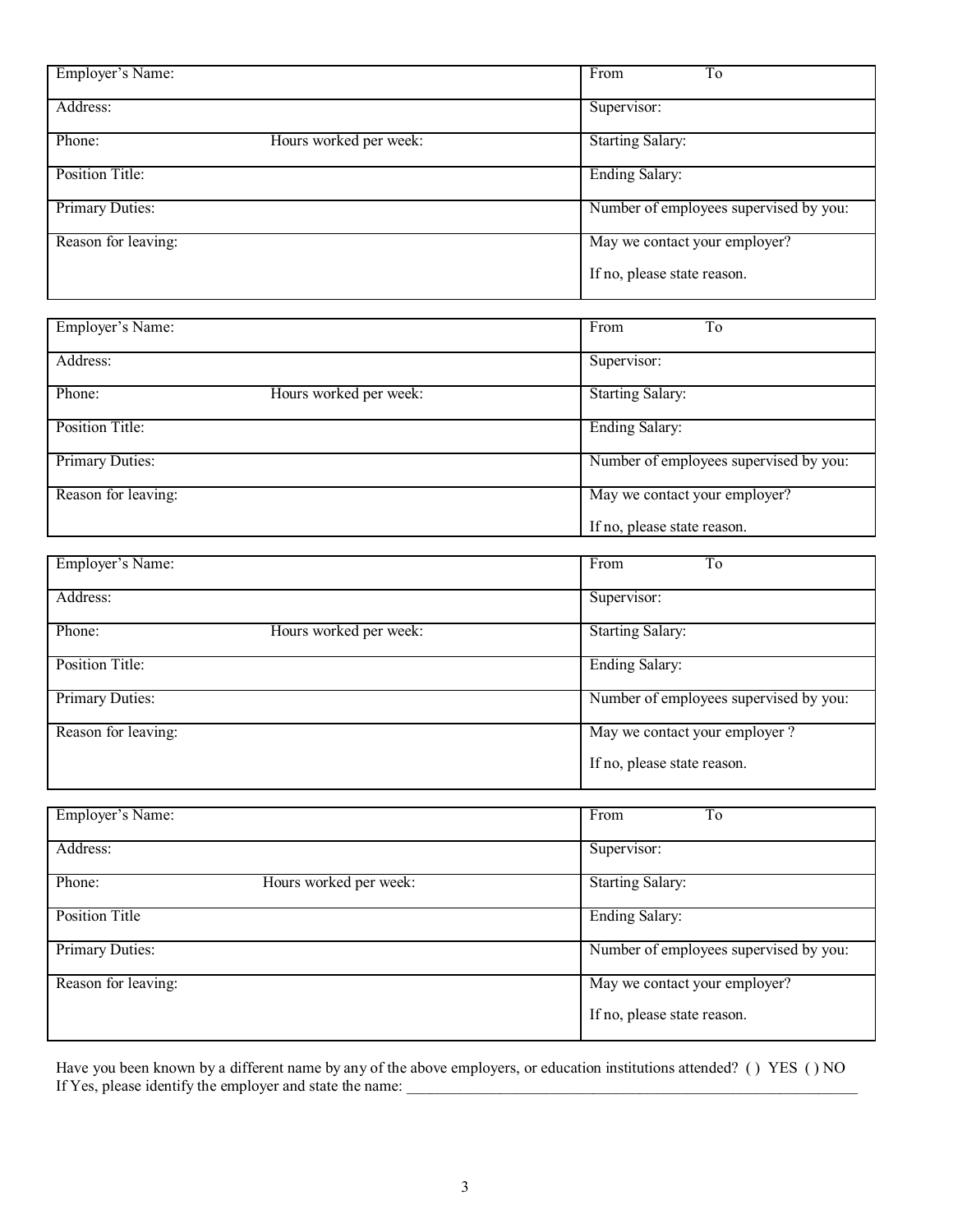| PERSONAL REFFERENCES |                 |                 |        |  |
|----------------------|-----------------|-----------------|--------|--|
| NAME:                | <b>ADDRESS:</b> | CITY/STATE/ZIP: | PHONE: |  |
|                      |                 |                 |        |  |
|                      |                 |                 |        |  |
|                      |                 |                 |        |  |
|                      |                 |                 |        |  |
|                      |                 |                 |        |  |
|                      |                 |                 |        |  |

### **DRIVERS RECORD REQUIREMENT**

 For positions requiring a valid Oklahoma State Drivers License (see job posting), a current certified copy of your driving record is required and must be attached to the completed employment application. **Applications without the record will not be considered**. A driving record can be obtained from the Oklahoma Department of Public Safety Department (405-425-2262) or at any motor license agency through out the state.

#### **ACCOMMODATION**

 If you need accommodation in order to complete or participate in the application or interview process because of an impairment or disability, please notify.

#### **DRUG POLICY**

 It is the policy of this Employer to maintain a drug/alcohol free workplace. Employees who are observed in possession, using or under the influence of such substances (drugs/alcohol) will be terminated and may have criminal actions filed against them. The City also utilizes testing for drug and/or alcohol use or other violation of the City's policy prohibiting drug and alcohol use. Applicants for employment may be tested by the City for drug and/or alcohol use.

#### **EQUAL OPPORTUNITY STATEMENT**

 Equal opportunity is the policy of this Employer and employment opportunities will NOT be limited because of race, color, religion, sex, age, disability, veteran's status or nationality and will be so applied. This Employer affirmatively seeks to employ and advance applicants in protected classes. Hiring, promotions, lay-offs, discipline, rates of pay, training and other employment activities will be consistent with this Equal Opportunity Statement. This Employer complies with the Americans with Disabilities Act (ADA) when requested to make an accommodation. You are to report violations to management or to the Personnel Officer.

#### **NO EMPLOYMENT CONTRACT**

 I understand that if employed, I am employed AT WILL and that no contract between myself and this Employer is created by my completion of this application, my receiving employment, my continued employment or my receiving benefit of employment of any type. No promises of any form or nature have been made to me, no guarantee of any length of employment is, or shall be, binding on this Employer, unless in writing signed by the City Manager. I reserve the right to terminate my employment at any time for any reason, with or without cause and with or without notice, and the Employer has the same right at any time to terminate my employment for any reason, with or without cause and with or without notice.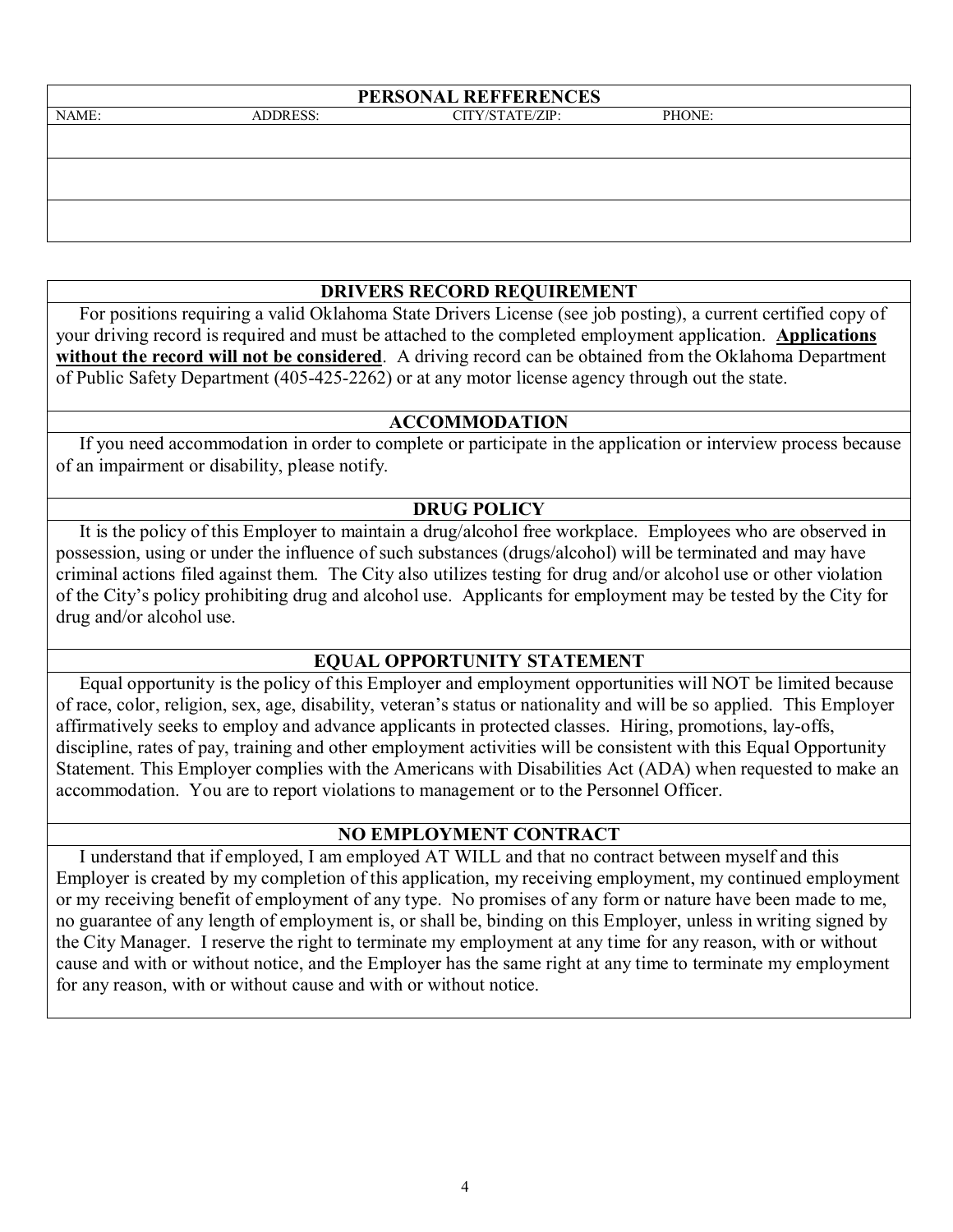# **ACKNOWLEDGEMENT RE: CONDUCT AND DISPUTES**

 I agree to physical or other testing when such testing is part of a drug/alcohol testing program or reasonably necessary in determining job-related abilities or reasonable expectation of successfully performing the job to the Employer's standards. I agree to abide by Employer's rules and policies including the prohibition against any form of sexual or other harassment of another employee, person or citizen. My signature certifies that I have read this application in detail and am in complete agreement with the contents, including the policy statements. I authorize you to withhold amounts owed to the Employer from my pay. (Initial)

#### **SIGNATURE AND ACKNOWLEDGEMENT**

 I, the below-signed, make this application as an inducement to this Employer to evaluate my application and to employ me. I have read this completed application, including the Equal Opportunity Statement, and I certify that entries made by me are without omission and are a full, truthful account of my present and past activities. I authorize and give the right to this Employer to make a thorough, vigorous investigation of all entries made on this form by me and other materials I have provided. I understand that any false or misleading statement or entry on this form and other material I have provided will result in my immediate termination, if I am employed, or to disqualification from employment, if I am not yet employed when the false or misleading statement is discovered. I agree to prompt payroll deduction of overpayments made to me or amounts owed to the City of Nichols Hills, if I am employed by the City of Nichols Hills.

|       | This is a legal document, read it carefully before signing. |
|-------|-------------------------------------------------------------|
| Date: | Signature:                                                  |
|       |                                                             |